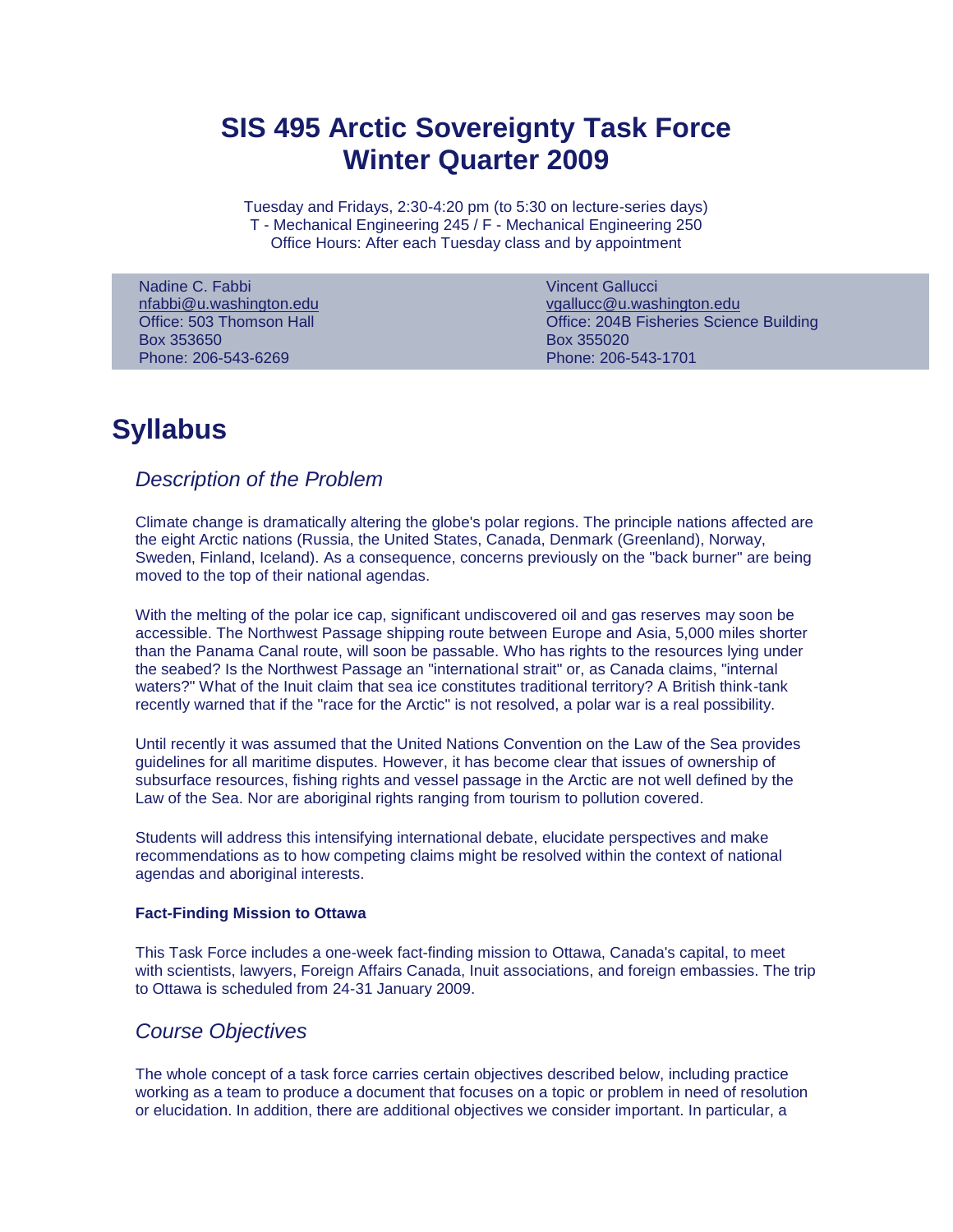major and unique part of this task force is the fact-finding mission to Ottawa, Canada's capital, and interviews with some very important people. We expect that students will develop the ability to think about and articulate important questions and, be able to respond to return questions with clear and erudite statements. There will be practice through out the class, before the trip and afterwards, in public speaking. Another objective is to provide an overview of a northern neighbor whose importance to the US will increase greatly in this century as issues of energy needs, climate change, passage between oceans, and many other topics arise. The objective of becoming far more knowledgeable about the consequences of climate change in the students' lifetimes is quite important. Finally, the overall objective of being able to reconcile conflicting and shaded differences in arguments often different only by nuance, in writing the report will be sharpened via class discussion.

# *Task Force Process*

- 1. Gain introductory knowledge of the subject (holiday break and first couple weeks of course lectures).
- 2. Choose a specific topic for your research report (by end of second week of classes).
- 3. Start writing!
- 4. Make in-progress presentations to the class for discussion and comment.
- 5. Develop policy recommendations on the basis of your research and class discussions.
- 6. Assemble and edit the final Report to send to the Report evaluator (6 March).
- 7. Prepare and present the oral defense to the Report evaluator (13 March).
- 8. Enjoy the Task Force dinner to celebrate the team's achievement (13 March)!

# *Useful Insights Into the Task Force Process*

A Task Force is intended to be a dynamic and challenging experience. It may be the most challenging experience of your undergraduate career. There is no easy guide to this process. In a very short amount of time you will have to indentify the crucial aspects of your topic, summarize that information, analyze it, and write up your findings. Major international policy issues have no easy solutions. Nonetheless you will attempt to come up with effective recommendations. You should be prepared to deal with confusion, floundering, intellectual struggle, being overwhelmed, and the frustration of intense group collaboration. And, you will also experience a sense of satisfaction after the Task Force's final evaluation and at the following celebratory dinner, unlike that in any undergrad experience you have had thus far.

The Task Force is "run" by the students. The instructors will prepare introductory lectures to provide a solid foundation of understanding for the topic, issues, and objectives. After that, our role is guidance but not leadership. You are required to take on much more responsibility than you would in a regular undergraduate class. You will be acting as a Presidential or Royal Commission a group of professionals appointed for their expertise to take on a major international policy issue by providing relevant and useful recommendations to policy makers and negotiators.

To ensure success: be prepared, be part of a team and contribute, be patient and supportive of your colleagues, stick to the schedule. A well-written report will put at least equal time into research and preparation (writing, editing, re-writing). By early February, just after return from Ottawa, report writing should be well underway.

# *A Royal Commission on Arctic Sovereignty*

Since funding comes from the UW Canadian Studies Program and the Canadian Government, you may consider this to be a Royal Commission report where the members are charged with providing an unbiased Task Force Report - rather than one presenting the Canadian case.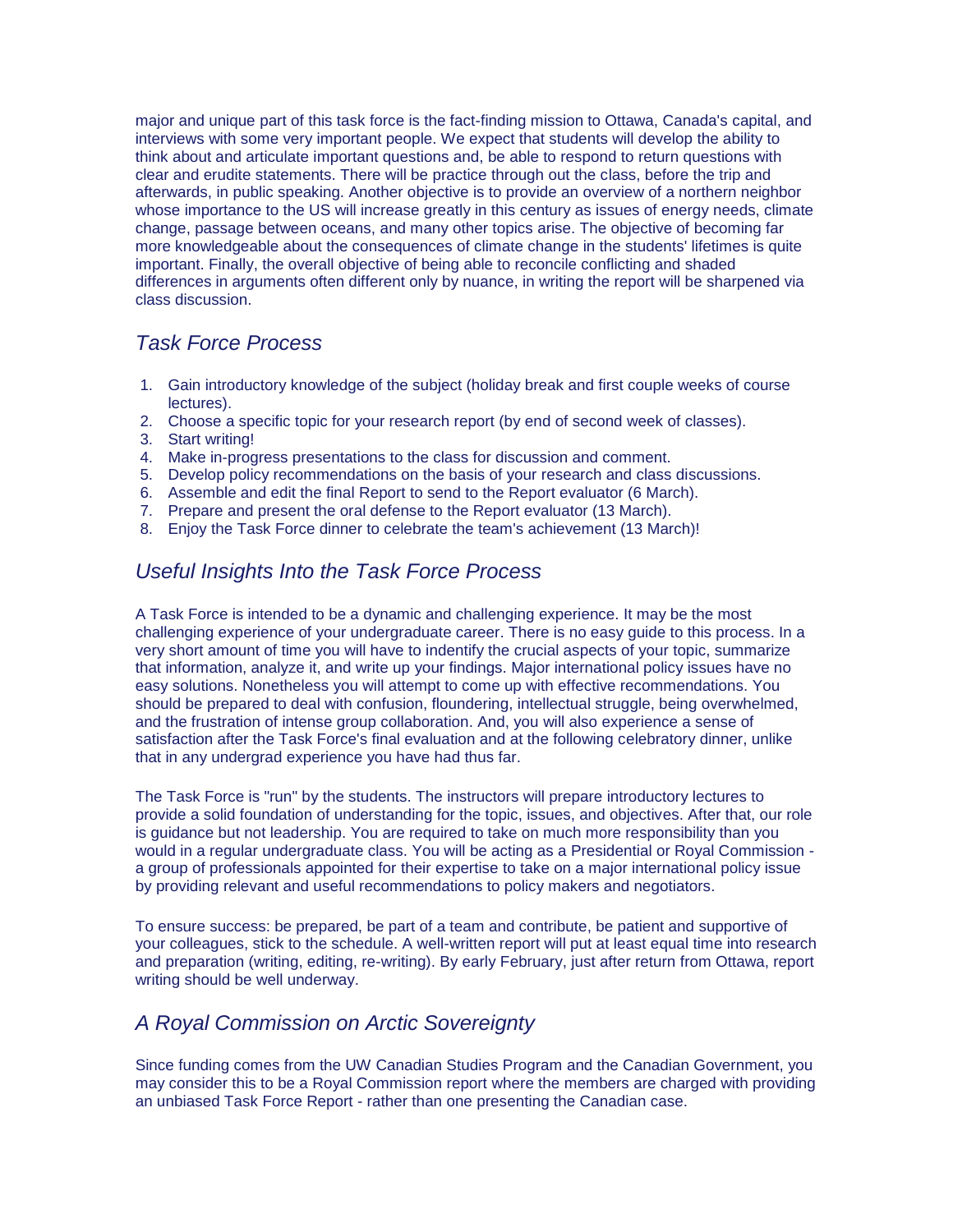Since Confederation in 1867, Canada has had dozens of Royal Commissions to investigate specific problems and to make recommendations to the government. A Royal Commission is a panel of experts appointed to inquire into an issue of public importance. The Commission report is meant to be educationally significant and to contribute policy proposals.

Canada is the world's largest Arctic nation and it is therefore appropriate that it take a leadership role in international policy and relations with respect to the stewardship of the Arctic environment, its natural resources, and the welfare of Arctic peoples. Given your expertise and training as an IS student you are appointed to the Royal Commission on Arctic Sovereignty by the Canadian Studies Center and Foreign Affairs Canada. The Arctic is the world's last pristine environment - it is critical that it be protected and preserved. How the world relates to the Arctic and cooperates regarding its interests will define new directions in global justice and international foreign policy from a unique northern perspective.

Your mission is to define competing interests in Arctic resources, including that of the four million Arctic residents, and to provide a list of policy recommendations to resolve current and potential conflicts, as well as to attempt to define international decision-making from a uniquely circumpolar perspective.

[Return to Top](https://jsis.washington.edu/archive/canada/file/archive/taskforce09/top)

# **The Task Force Process**

Most of the quarter will be taken up with researching, writing, editing and rewriting a report likely to be over several hundred pages. One of our first tasks will be to identify the mission or objective of the task force in such a way that it can be partitioned into sub-themes that cover the mission. Each sub-theme will be associated with a sub-group of students. Each member of a sub-group will also write an individual paper, presumably one that is integrated into the sub-group's report. There will also be a focus on articulate oral presentations.

# **Individual Research Reports**

Students will select tentative individual research topics in the second week of classes after subthemes have been identified. The goal of your individual research is to provide information to your sub-group to be used to provide context and support for any policy recommendations you make. Individual papers should begin with an introductory / context section and end with a listing of major conclusions. Whatever types of material you feel useful / relevant - maps, diagrams, images, graphs may be used - but be selective. All materials important to your argument, discussed in the text must be properly referenced. Remember that materials from the web, newspapers, magazines have not been peer-reviewed and may be biased. This is particularly true of government reports. Also remember that book contents are not peer reviewed.

#### **Integration into Sub-group Reports and into the Mission Report**

Assignments of specific roles will be volunteered so that the objective is achieved. For example, the following are common to other task force classes. Given the unique nature of this Task Force class additional roles will almost certainly be defined.

**Editors**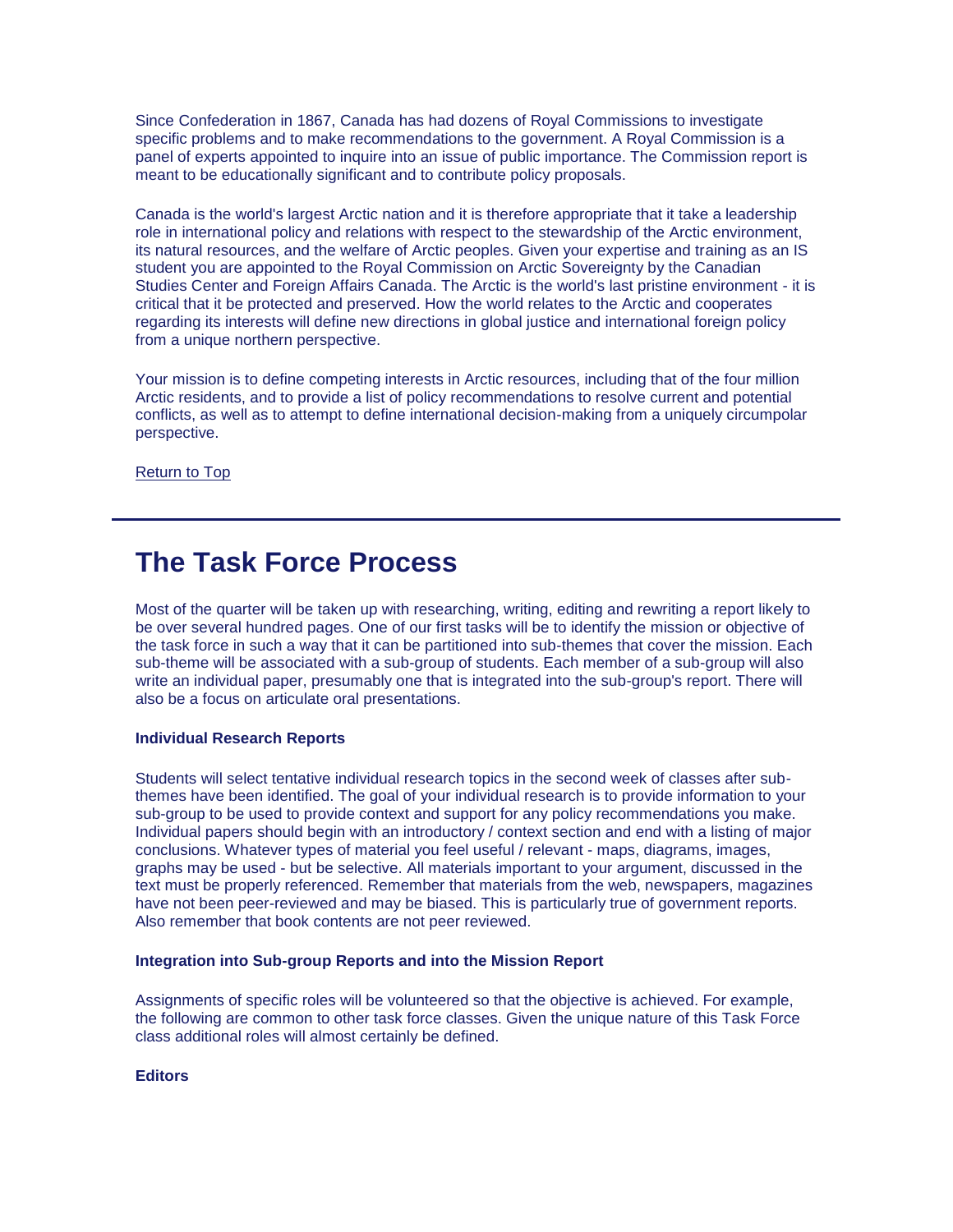- Take notes during group discussions for the coordinator to post on the website
- Edit subgroup reports
- Assemble each sub-group's report into a power point presentation
- Edit entire Task Force report
- Write Report introduction, introduction to sub-section reports
- Write conclusions and policy recommendation sections
- Write Executive Summary (abstract) of the Report (about two pages).

# **Coordinators**

- Act as a liaison between the Jackson School, International Studies, and the Task Force for equipment needs, evaluation dinner arrangements, etc.
- Manage the course website
- Provide summaries of class discussions, important news items, and related information to the class and post on the course website
- Compile rapporteur reports from Ottawa meetings into a final fact-finding mission report to be posted on the website, printed into a hard copy report, and included as an Appendix in the Task Force report
- Arrange for photos of Ottawa hosts and Task Force team
- Post the various drafts and final version of the Task Report on the course website
- Collect references to sources (books, documents, websites, maps, graphs) from Task Force members and assembly these into the bibliography and post on the website
- Prepare the bibliography for the final report
- Collect, copy, and distribute the chapter drafts to the Task Force members and professors
- Create the cover for the Task Force report
- Work with the professors to arrange for assembling, printing and binding of the final report to be sent to the outside evaluator before noon on Friday, 6 March
- Integrate the sub-group power point presentations into a Task Force power point presentation for the evaluation
- Make a poster illustrating the work of the Task Force for the final evaluation.

# *Grades*

Grades are based on the following, in order of importance:

- individual research report and/or editorial work
- participation in class and group efforts / contributions
- contribution to the final oral presentation
- fact-finding mission to Ottawa professionalism, participation
- short assignments
- service throughout Task Force
- sub-group member evaluation (on scale of 1-5) of other sub-group members.

# *One Sample Organization of the Report*

- 1. Historical overview of the Arctic environment and peoples
- 2. Climate change and its impact on natural resources and shipping opportunities in the Arctic, including a time scale
- 3. Issues / opportunities
	- a. Shipping
	- b. Tourism
	- c. Fisheries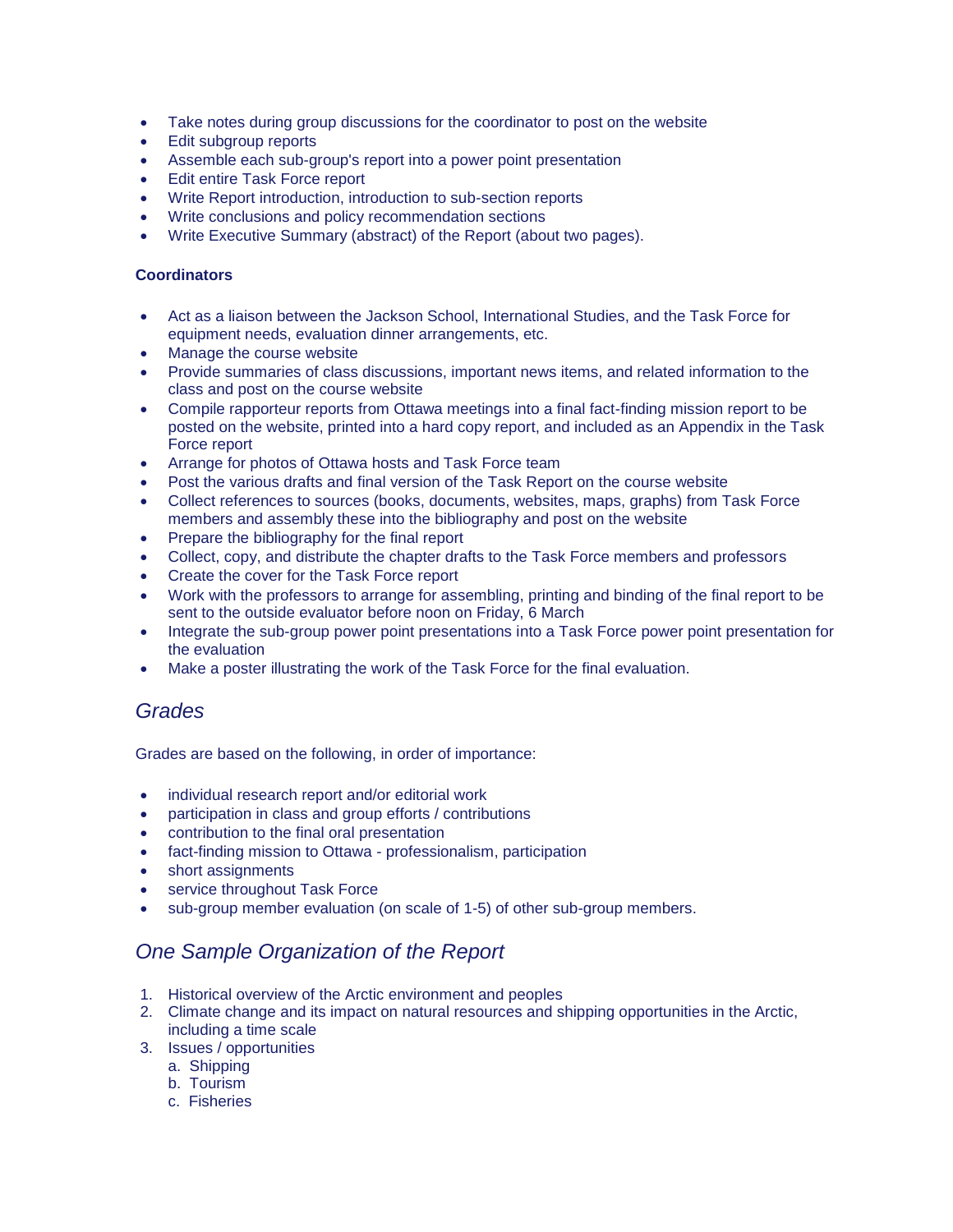- d. Gas / oili reserves
- e. Other?
- 4. National perspectives on Arctic stakeholders' foreign policy
	- a. Canada
	- b. Russian Federation
	- c. US
	- d. Denmark
	- e. Norway
	- f. European Union countries, as well as other nations internationally (China, Korea, etc.)
	- g. Recent important developments: European Commission recent position statement and Greenland's evolving interest in independence (end of colonialism)
	- h. Examination of possible future configurations in the Arctic aboriginal homeland, etc.
- 5. Resolution of the conflict via
	- a. Law of the Sea
	- b. Arctic Council (diplomacy and negotiation)
	- c. Indigenous policy
	- d. Ilulissat Declaration
- 6. Additional Considerations
	- a. Distance education
	- b. Role of the University of the Arctic

[Return to top](https://jsis.washington.edu/archive/canada/file/archive/taskforce09/top)

# **Class Schedule**

Each class will begin with a discussion of any new media reports or developments in Arctic sovereignty that have occurred since the prior class followed by the course focus for the day. *Please note that readings are listed on the day they are due.*

# **Tuesday, 6 January**

# Day's Focus

 Student introductions; review syllabus and possible roles on Task Force team; discussion of prequarter readings

Readings

assigned pre-quarter readings

# **Friday, 9 January**

# Day's Focus

- decide Task Force report topics and responsibilities
- discussion history of the Northwest Passage, current dispute, resolution

Readings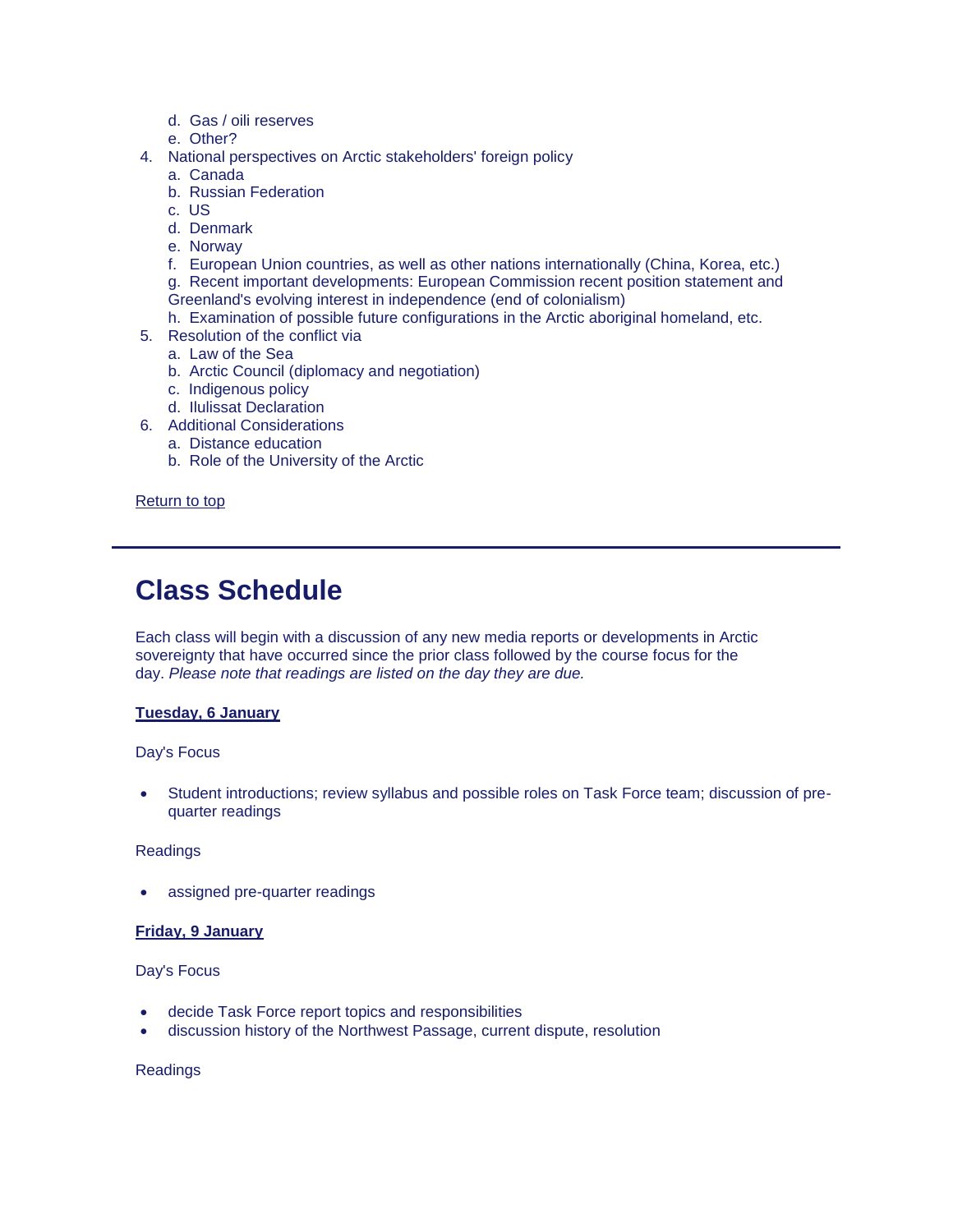- "Canada's Arctic Interests and Responsibilities," *Behind the Headlines*, Vol. 65, No. 4, Griffiths, Okalik, Lalonde, Huebert, Lackenbauer, 2008 [http://www.igloo.org/canadianinternational/publicatio%7E2/behindtheh/](http://www.igloo.org/canadianinternational/publicatio~2/behindtheh)
- "Canada and the Changing International Arctic: At the Crossroads of Cooperation and Conflict," Rob Heubert, 2008 [http://www.irpp.org/research/re\\_aots.asp](http://www.irpp.org/research/re_aots.asp)

# **Tuesday, 13 January - CHAPTER TOPICS**

# Day's Focus

- "Interviewing Techniques, Part I" by Professor Mark Miller, Marine Affairs Readings
- US Arctic Policy *just* released discussion
- Class decision on who is writing what chapters

# **Readings**

handed out Friday

# **Friday, 16 January**

# Day's Focus

- 2:30 Interview practice with Ted McDorman (below) and M. Miller
- 4:00 attendance at *Arctic Sovereignty Lecture Series* "The International Legal Framework and Recent Developments regarding the Continental Shelf in the Arctic Ocean," by Ted L. McDorman, Professor, Faculty of Law, University of Victoria, British Columbia

# Readings

- "Canada's Arctic Continental Shelf Extension," Riddell-Dixon, 2008 <http://www.irpp.org/po/> (September 2008 issue)
- "The Legal Framework and Recent Developments regarding the Continental Shelf beyond 200 nm in the Arctic Ocean," Ted McDorman, 2008 (pdf)

# **Tuesday, 20 January - CHAPTER ABSTRACT / ANNOTATED BIB**

# Day's Focus

- "Arctic Tourism and Fisheries Issues," by M. Miller
- "Accessing the UW Library Collections Workshop," by Sion Romaine, Canadian Studies Librarian
- Review Ottawa schedule go over the week's schedule and any outstanding questions / concerns

# Readings

- *Tourism In Marine Environment*, Vol. 4, Nos. 2-3, 2007 <http://www.ingentaconnect.com/content/cog/tme/2007/00000004/f0020002>
	- o "Climate Change, Marine Tourism, and Sustainability in the Canadian Arctic"
	- o "Working Towards Policy Creation for Cruise Ship Tourism in Parks and Protected Areas of Nunavut"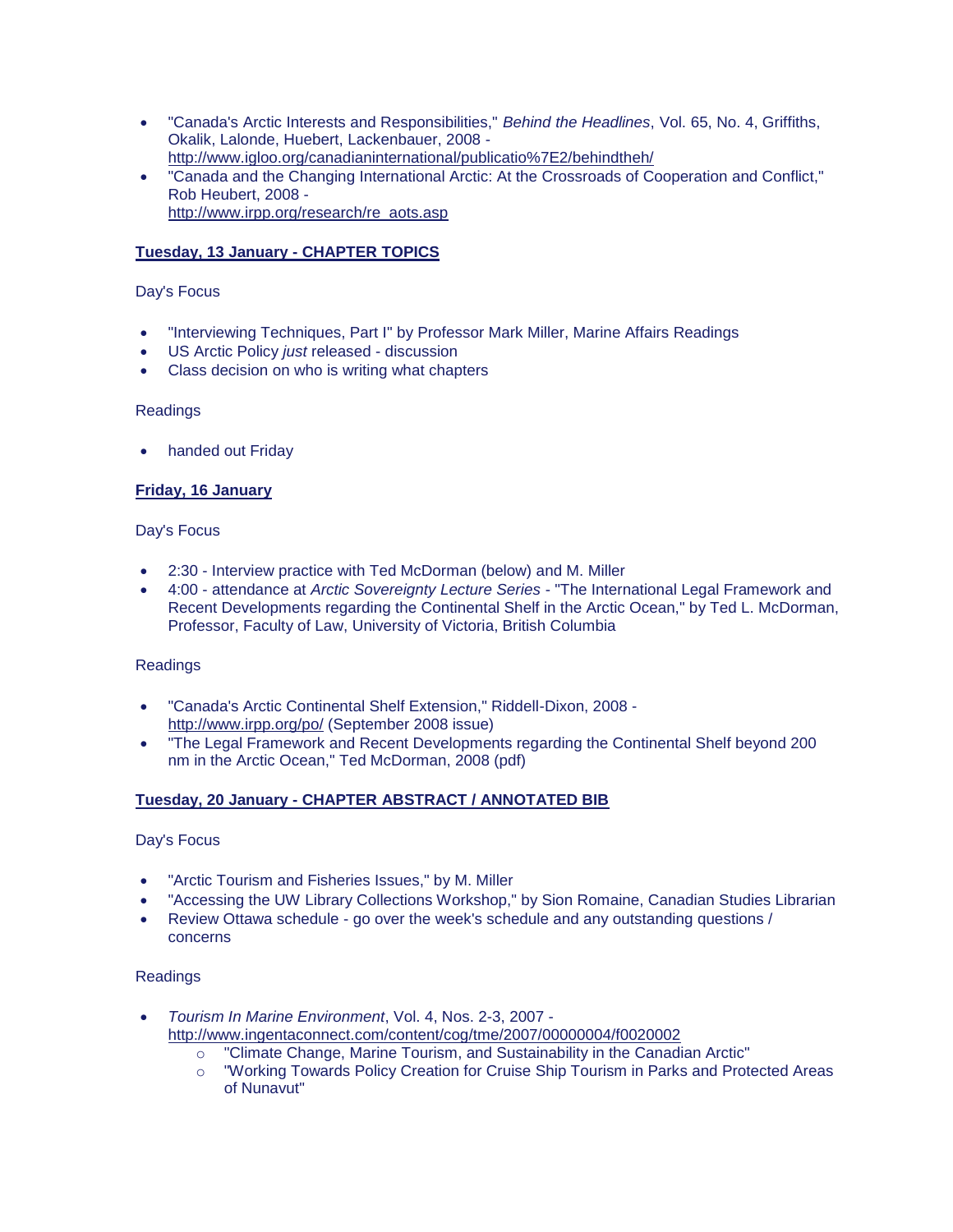- o "Wildlife Tourist Archetypes: Are All Polar Bear Viewers in Churchill, Manitoba Ecotourists?"
- o "Sustainable Cruise Tourism in Arctic Canada"

# **Friday, 23 January**

# Day's Focus

- "Canadian Politics 101" and "Ottawa A Resident's Perspective," by Professor Michael Orsini, Political Science, University of Ottawa and 2008-09 Canada-US Fulbright Visiting Chair, Canadian Studies
- assignment of hosts, *rapporteurs*, photographer for Ottawa

# Readings

- "Rethinking the Arctic: A New Agenda for Canada and the United States," Donald McRae, *Canada-US Project*, Blueprint for a Canada-US Engagement, sponsored by Carleton University, 2008 [-http://www.carleton.ca/ctpl/training/Canada-USProject.html](http://www.carleton.ca/ctpl/training/Canada-USProject.html)
- Ilulissat Declaration <http://www.oceanlaw.org/> (see recent articles, right column)
- Norway's High Arctic Strategy (from pre-quarter readings, review)
- "Inuit Relations Secretariat Backgrounder" <http://www.ainc-inac.gc.ca/ai/mr/is/irs-eng.asp>
- "The North An Embassy Policy Briefing" (will be provided)

# **Saturday, 24 January - 31 January**

See Arctic Sovereignty Fact-Finding Mission to Ottawa Schedule

# **Tuesday, 3 February**

Day's Focus - discussion of Ottawa findings and how to integrate into papers; Russia and the Arctic

# **Friday, 6 February - Burke Room, Burke Museum**

Day's Focus - attendance at *Arctic Sovereignty Lecture Series*, visiting speaker European interests, Christine Ingebritsen, UW Scandinavian Studies

# Readings

- *The European Union and the Arctic: Policies and Actions*, by Adele Airoldi, report for the Nordic Council of Ministers, Copenhagen 2008
	- [http://www.norden.org/conference.arctic2008/report\\_on\\_eu\\_policies.asp](http://www.norden.org/conference.arctic2008/report_on_eu_policies.asp)

# **Tuesday, 10 February - FIRST DRAFT OF PAPERS**

Day's Focus - discussion of papers; Arctic aboriginal governance

Readings - articles by Gary Wilson, University of Northern British Columbia (to be provided to class)

# **Friday, 13 February - University Club, Conference Room (downstairs)**